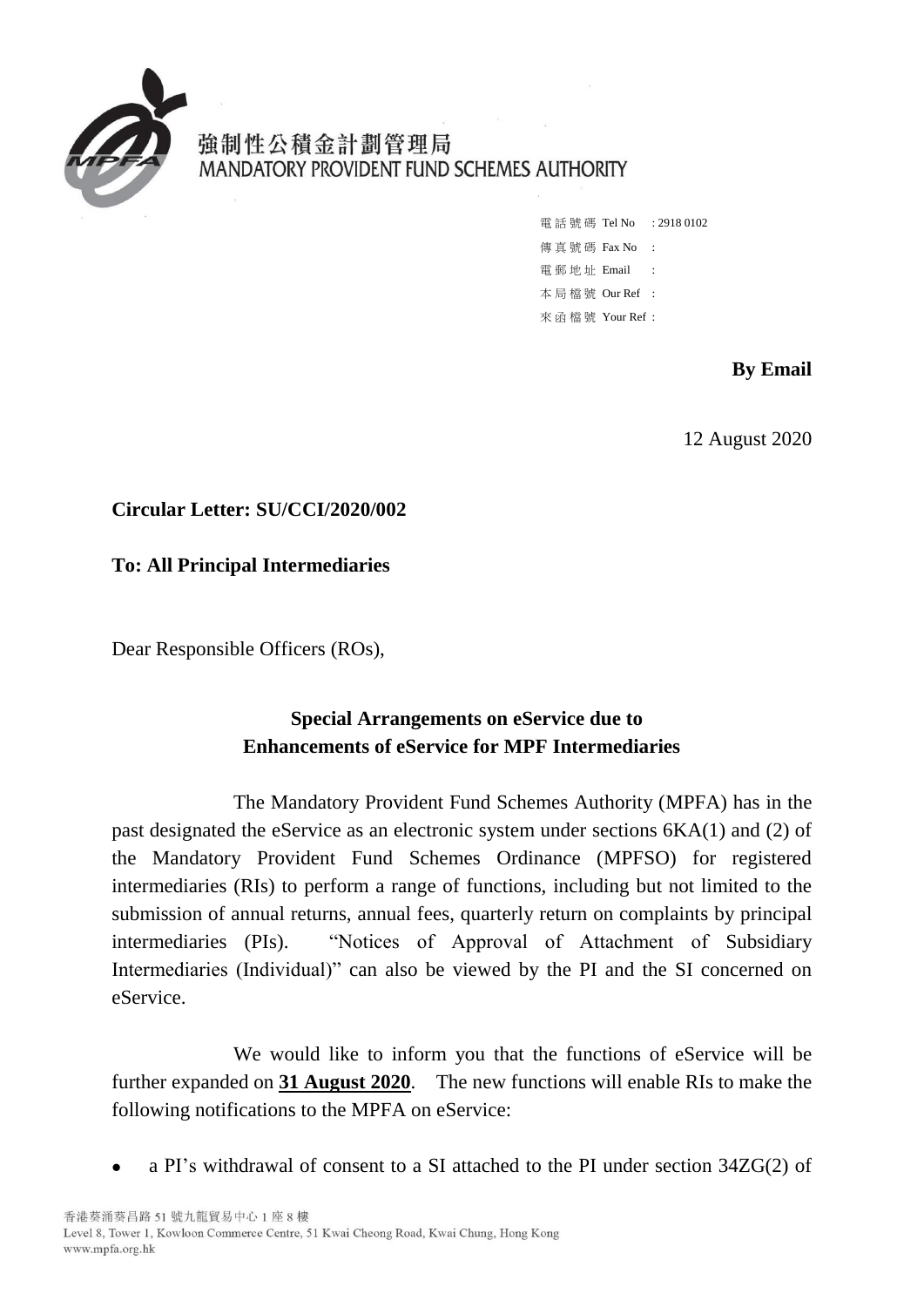the MPFSO;

- changes in relation to a PI under section 34ZE(2) of the MPFSO; and
- changes in relation to an SI under section 34ZI(2) of the MPFSO.

#### **Key Enhancements**

#### **(A) New Electronic Forms**

There will be new eForms which can be accessed on eService for making notifications to the MPFA. All PIs can access eForm INT-5B (Notification of PI's Withdrawal of Consent to an SI) and eForm INT-6 (Notification of Change of Information by a PI) using their eService PI accounts, while SIs can access eForm INT-7 (Notification of Change of Information by an SI) using their eService SI accounts. eForm INT-5B is equivalent to sections I and II of the hard copy Form INT-5 for the PI to notify the MPFA of the withdrawal of consent to its SI(s) for carrying on regulated activities for the PI under section 34ZG(2) of the MPFSO. eForm INT-6 and eForm INT-7 are equivalent to the hard copy Form INT-6 and Form INT-7 for the PI and the SI to notify the MPFA of change of information under sections 34ZE(2) and 34ZI(2) of the MPFSO respectively.

eForms on eService offer an additional channel for RIs to make notifications, and both eForms and hard copy forms will be accepted for making notifications to the MPFA to fulfill the reporting requirements. However, RIs are encouraged to use the eForms for achieving operational efficiency and saving paper. While hard copy forms will be maintained, the MPFA will no longer accept hard copy forms to the MPFA by facsimile with the launch of eForms. The fax number (2259 8808) will be terminated on the launch date of eForms.

### **(B) Communication from MPFA to RIs after submission of eForms**

The MPFA will communicate with the RIs in respect of RIs' notifications to RIs through the eService Inbox<sup>1</sup>, no matter whether the notification is submitted by the RI via an eForm or a hard copy form. An email alert will be sent to remind the RI concerned to log in to the eService to check the communication by the MPFA in the eService Inbox after a notification is processed. It is therefore important that the email addresses provided to the MPFA by the RIs are up-to-date. Please update your email address and advise your SIs to do the same using eForm INT-6 / Form INT-6 or eForm INT-7 / Form INT-7 as appropriate.

<sup>1</sup> <sup>1</sup> "eService Inbox" was previously called "Notification from MPFA" on eService before the launch of eForms.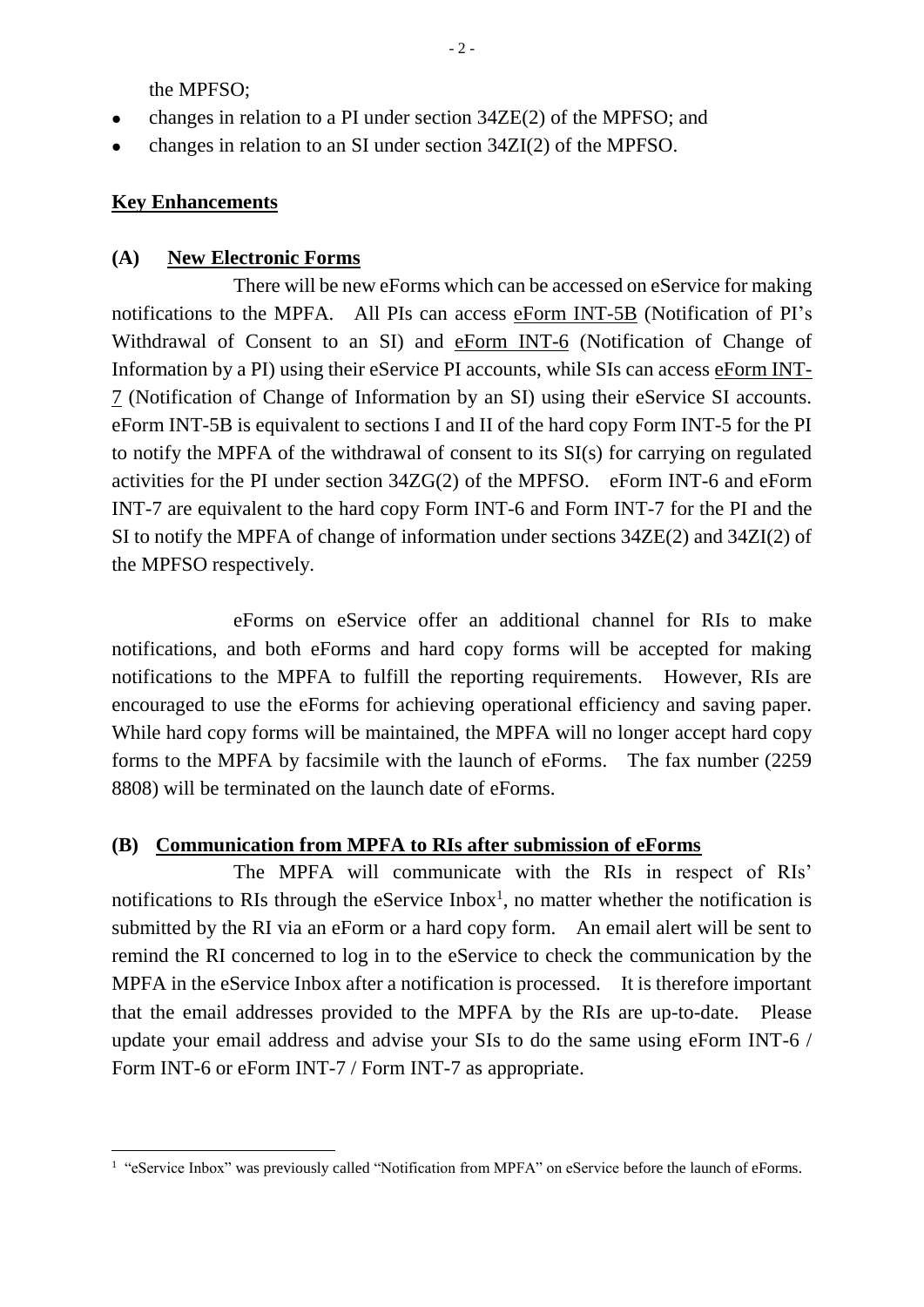#### **(C) Login Account Management for PIs in eService**

The MPFA has taken the opportunity to review the existing login account assigned to PIs in eService. Besides the existing eService account for the PI (known as the "PI RO Account"), the MPFA has developed additional accounts, namely "PI Admin – A Account" and "PI Admin – B Account", with different access rights to better serve the needs of PIs. Before "PI Admin – A Account" and "PI Admin – B Account" can be used by the compliance officer of a PI, each of them has to be activated by the user of the "PI RO Account".

After the launch of this enhancement, the "PI RO Account" can be used to perform all the functions available on eService for PI. "PI Admin – A Account" can be used by the compliance officer of the PI to perform the functions of preparation of eForm INT-5B and eForm INT-6 for making notification to the MPFA, and "PI Admin  $-$  B Account" can be used by the compliance officer to perform the rest of functions available on eService, such as payment of annual fees and submission of quarterly complaints returns and annual returns. Please refer to the summary table at Annex for details of different accounts.

#### **Temporary Suspension of eService**

Some special arrangement on the eService will be implemented before the launch of the enhancements. All existing functions which can be performed via eService such as payment of annual fees, submission of annual returns by RIs, submission of quarterly complaints returns by principal intermediaries (PIs) and personal account enquiries from PIs will be temporarily suspended **from 6pm on 26 August 2020 to 30 August 2020** for system maintenance. The eService platform will resume normal on 31 August 2020 together with the launch of the enhancements.

#### **Briefing for PIs**

To brief PIs on the key enhancements mentioned above, the MPFA will conduct two briefing sessions (with walk-through demonstrations) to all PIs via online video conferencing tool in the week of 24 August 2020. Invitation with the exact dates of the briefing sessions will be provided by separate email shortly.

If you have any questions about the contents of this circular, please contact your case officer.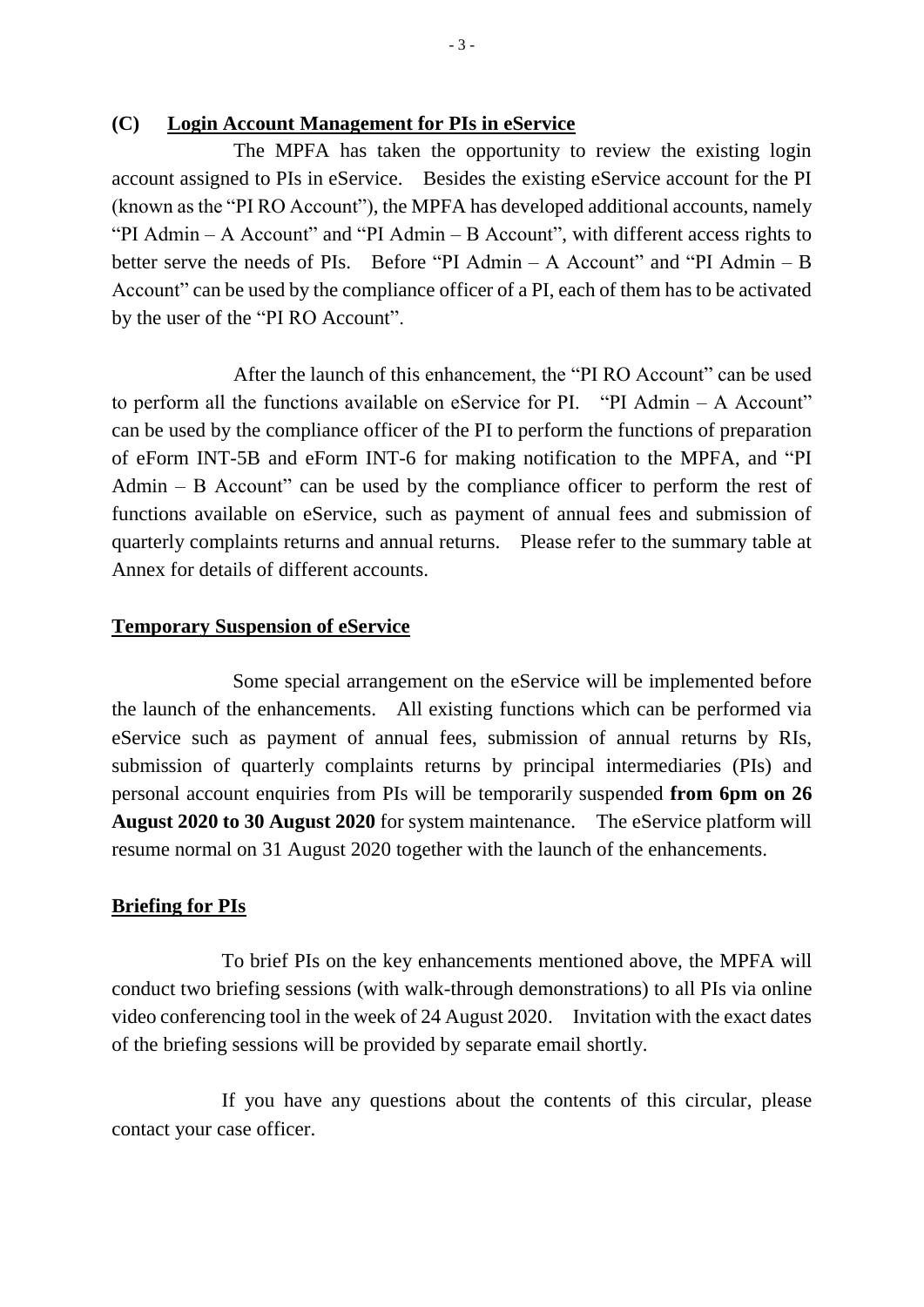Thank you for your attention.

Yours faithfully,

Huraneder

Susanna Lee Senior Manager ORSO Schemes Department Product Regulation Division

**Encl** 

c.c. Ms Candy Tam, Senior Manager, Banking Conduct Department, Hong Kong Monetary Authority Ms Polly Ng, Senior Manager, Licensing, Intermediaries, Securities and Futures Commission Ms Shirley To, Senior Manager, Market Conduct Division, Insurance Authority